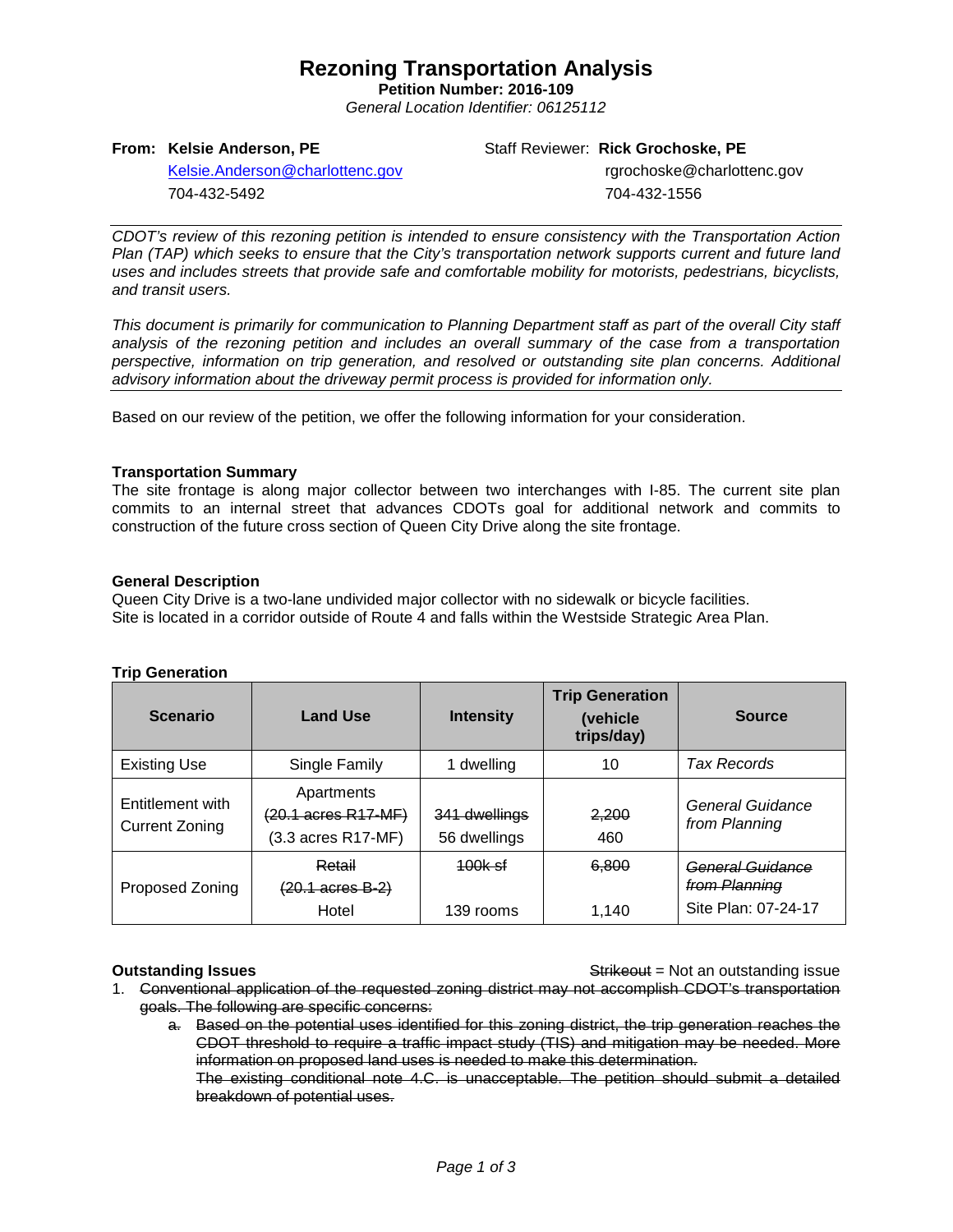# **Rezoning Transportation Analysis**

# **Petition Number: 2016-109**

*General Location Identifier: 06125112*

- b. It cannot be confirmed that north-south and east-west street connections will be implemented to achieve the desired street network envisioned for a Corridor.
- 2. NCDOT will need to review and comment regarding the subject petition. The petitioner should contact Ms. Wendy Taylor with NCDOT at 704-523-0000 to determine if a traffic impact study (TIS) will be required as a condition of the driveway permit to access this State maintained facility.
- 3. The petitioner needs to revise the site plan and add a conditional note for the internal streets
	- a. Specify when the street will be constructed (see comment 6)
	- b. Revise to office/commercial wide street typical section (i.e. CLDSM U-05B) for all proposed office/commercial streets serving Parcels No. 1, 2, 3.
- 4. The petitioner needs to revise the site plan and add a conditional note for Queen City Drive
	- a. The curb along the site's frontage needs to be generally 17.5' as measured from the street's existing centerline to accommodate the half-section for the collector street designation.
	- b. A 150' eastbound left turn lane with appropriate bay taper is needed at Grand Lake Dr.; therefore an additional 11' is need in this area, due to asymmetric widening to the north.
- 5. The petitioner should revise the site plan to add a conditional note specifying dedication and fee simple conveyance of all rights-of-way to the City/NCDOT before the site's first building certificate of occupancy is issued. CDOT requests right of way set at 2' behind back of sidewalk.
- 6. The petitioner should revise the site plan to add a note specifying all transportation improvements will be constructed and approved before the site's first building certificate of occupancy is issued or phased per the site's development plan.
- 7. The petitioner should revise the site plan to remove the proposed site driveway on Queen City Dr. The proposed two site driveways on Grand Lake Dr. can adequately serve the site.
- 8. The petitioner should revise the site plan and add a conditional transportation note that states: Grand Lake Dr. will be extended and stub to the Parcel No. 06125112 northern property line with any further development within Parcel No. 06125112.

# **Advisory Information**

The following are requirements of the developer that must be satisfied prior to driveway permit approval. We recommend that the petitioner reflect these on the rezoning plan as-appropriate.

- 1. According to the City of Charlotte's Driveway Regulations, CDOT has the authority to regulate/approve all private street/driveway and public street connections to the right-of-way of a street under the regulatory jurisdiction of the City of Charlotte.
- 2. Adequate sight triangles must be reserved at the existing/proposed street entrance(s). Two 35' x 35' sight triangles (and two 10' x 70' sight triangles on North Carolina Department of Transportation on NCDOT maintained streets) are required for the entrance(s) to meet requirements. All proposed trees, berms, walls, fences, and/or identification signs must not interfere with sight distance at the entrance(s). Such items should be identified on the site plan.
- 3. The proposed driveway connection(s) to public streets will require a driveway permit(s) to be submitted to CDOT (and the North Carolina Department of Transportation on NCDOT maintained streets) for review and approval. The exact driveway location(s) and type/width of the driveway(s) will be determined by CDOT during the driveway permit process. The locations of the driveway(s) shown on the site plan are subject to change in order to align with driveway(s) on the opposite side of the street and comply with City Driveway Regulations and the City Tree Ordinance.
- 4. All proposed commercial driveway connections to a future public street will require a driveway permit to be submitted to CDOT for review and approval.
- 5. Any fence or wall constructed along or adjacent to any sidewalk or street right-of-way requires a certificate issued by CDOT.
- 6. A Right-of-Way Encroachment Agreement is required for the installation of any non-standard item(s) (irrigation systems, decorative concrete pavement, brick pavers, etc.) within a proposed/existing City maintained street right-of-way by a private individual, group, business, or homeowner's/business association. An encroachment agreement must be approved by CDOT prior to the construction/installation of the non-standard item(s). Contact CDOT for additional information concerning cost, submittal, and liability insurance coverage requirements.